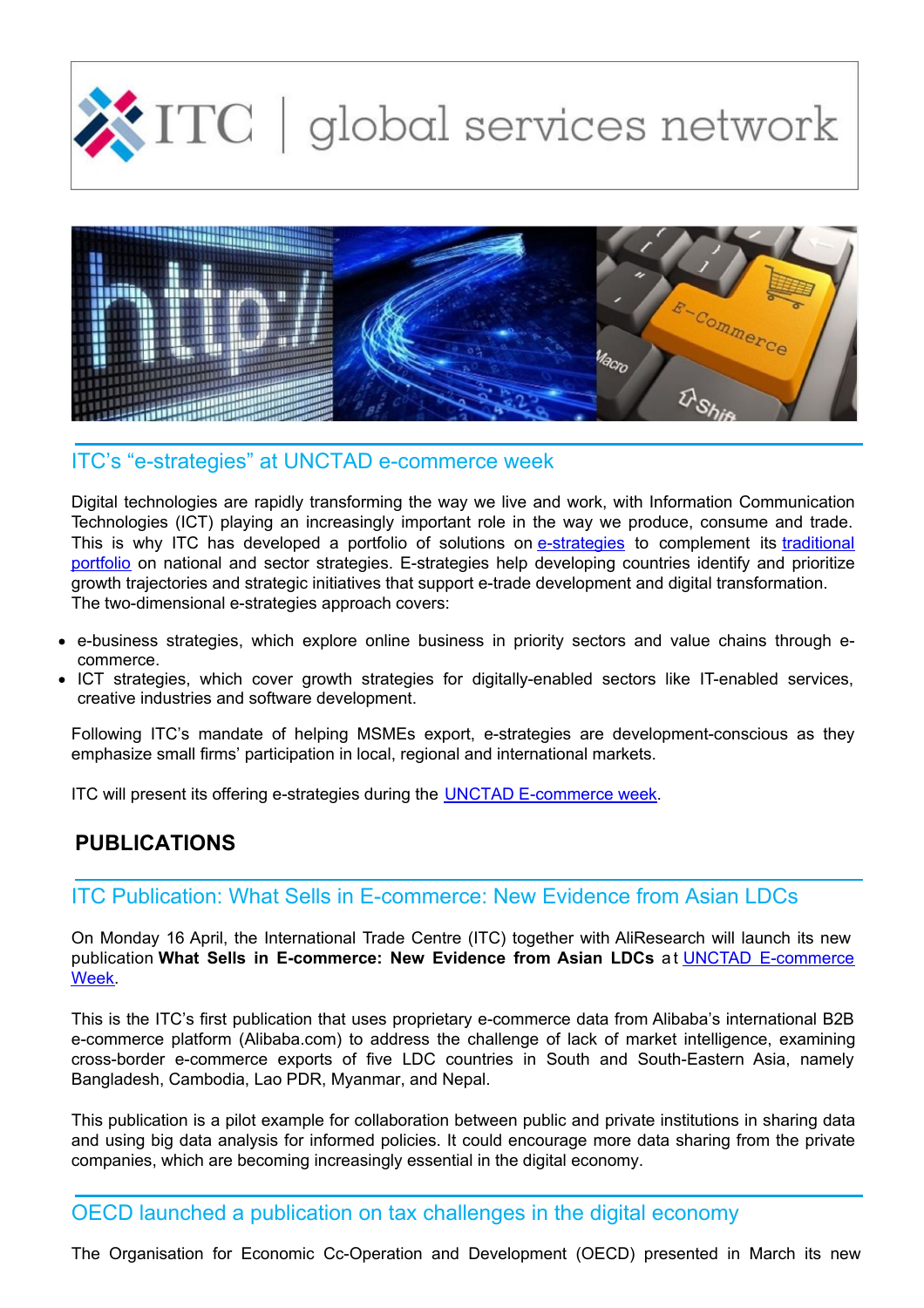publication "Tax Challenges Arising from [Digitalisation](http://www.oecd.org/tax/tax-challenges-arising-from-digitalisation-interim-report-9789264293083-en.htm) – Interim Report 2018" . Taxation related to digitalization is at the centre of the debate in the last years and countries have divergent positions on this issue. The report analyses the current situation, with a focus on business models and the value creation. It also examines Base Erosion and Profit Sharing practises and proposes long-term solutions to these challenges. Even though there is no clear consensus on the topic, this OECD publication is setting the framework for the future discussions.

# **EVENTS**

## UNCTAD E-commerce Week

The fourth edition of UNCTAD's E-Commerce Week will take place from 16 – 20 April 2018 in Geneva, Switzerland. It offers a unique opportunity for governments, development banks, international organizations, the private sector and civil society to engage in a dialogue that explores the connection between the digital economy and development. Following the theme "Development dimensions of digital platforms", the forum will explore the evolution of technology in digital platforms and their contribution to sustainable development. The event will include a High-level Dialogue on the Development Dimension of Digital Platforms and two Ministerial Roundtables.

ITC will be present at the E-commerce Week in the [following](http://www.intracen.org/uploadedFiles/intracenorg/Content/Redesign/Events/Event_Banner/ITC@UNCTAD e-commerce week 2018_.pdf) sessions:

- Monday, 16 April: "Enabling Digital Entrepreneurship through better connectivity and skills", organised by  $\bullet$ Broadband Commission
- Monday, 16 April: "Platform-based E-commerce: What is at Stake for MSMEs?", in collaboration with CUTS, Geneva Internet Platform, UNCTAD and DiploFoundation
- Monday, 16 April: "How to overcome barriers to cross-border digital payments", organised by Graduate Institute / Michael Kende
- Monday, 16 April: "What Sells in E-commerce: New Evidence from Asian LDCs", in collaboration with **AliResearch**
- Tuesday, 17 April: "Going Global Consumer Trust in Cross-border E-commerce", organised by Consumers International
- Wednesday, 18 April: "Introduction to the Course on Digital Commerce and Emerging Technologies" in collaboration with CUTS, Geneva Internet Platform, UNCTAD and DiploFoundation
- Wednesday, 18 April: "Leveraging Digital Platforms for SME Exports of IT and IT-enabled Services from LDCs: Opportunities and Challenges"
- Wednesday, 18 April: "Building Skills for SMEs"
- Wednesday, 18 April: "Maximizing the Value Added of E-Commerce in Africa", organised by the African Performance Institute
- Thursday, 19 April: "How to overcome operational constraints that small and medium-sized businesses in developing countries face when setting up trade online", organised by the Intergovernmental Group of **Experts**
- Thursday, 19 April: "Fostering Effective Trade Logistics in a Digital World" in collaboration with UNCTAD and UNECE

To register for the UNCTAD E-commerce Week, click [here](https://reg.unog.ch/event/23057/registration/).

# **REGULATORY AND TRADE NEWS**

#### European Commission unveils two new proposals to tax digital business activities

The European Commission has presented two new [proposals](http://europa.eu/rapid/press-release_IP-18-2041_en.htm) to build a tax system on digital activities in the European Union. The proposals follow the call EU leaders made in October 2017 to the Commission for a new regulatory framework considering that online businesses are currently allowed to pay an effective tax rate on profits of 9.5%, while brick and mortar ones face a 23.2% tax rate. The first proposal consists of reforming the corporate taxes: profits would be registered and taxed where the companies have "significant interaction with users through digital channels". The second proposal would allow Member States to impose an interim tax to cover activities that are now escaping EU legislation. In the following months, the European Parliament will establish consultations on the proposals and the Council will receive them for adoption.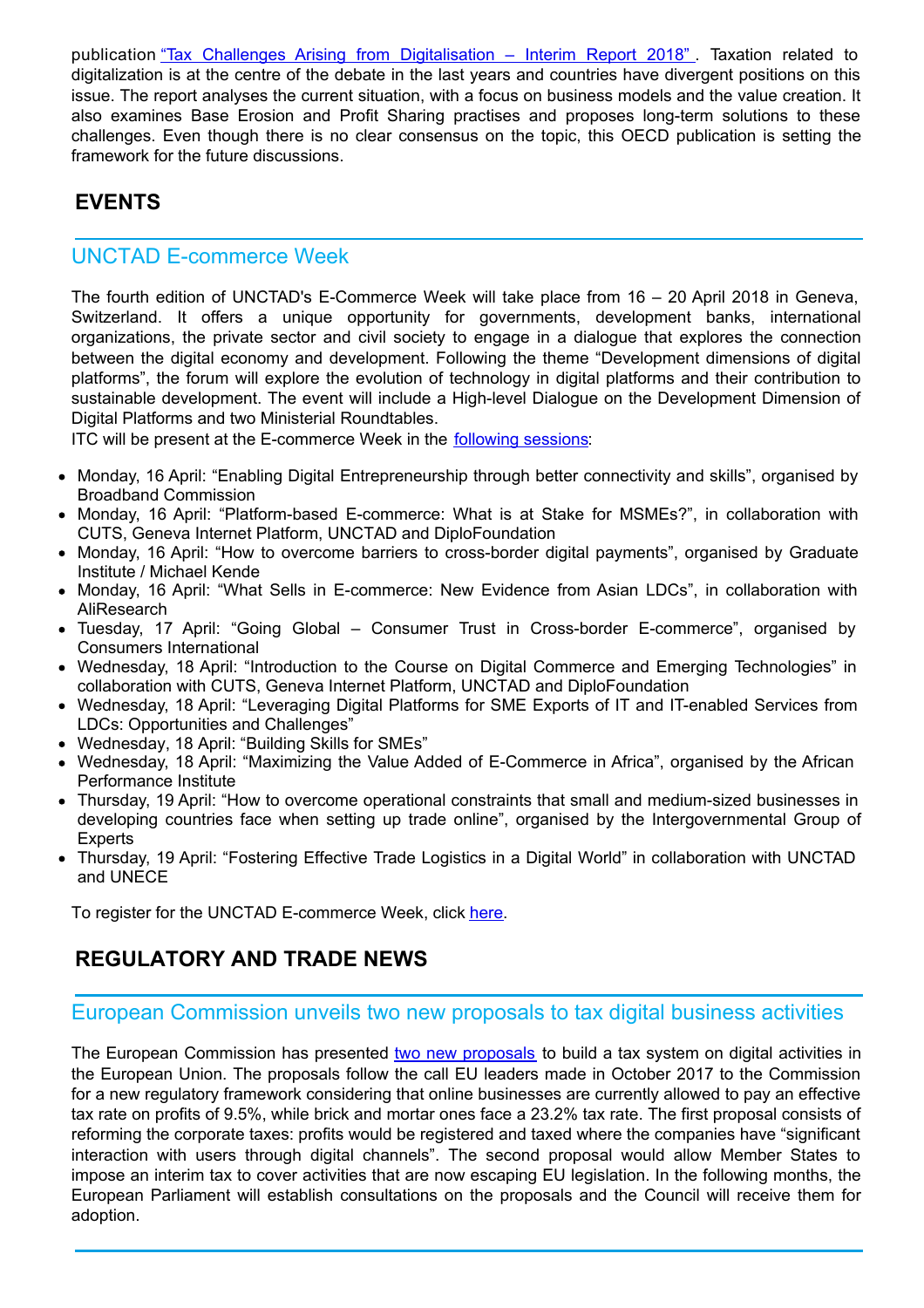## African leaders approved the African Continental Free Trade Area (CFTA), boosting services trade

During the extraordinary summit of the African Union held in Kigali, Rwanda, from 17 – 21 March, 44 African leaders signed an [agreement](https://www.aljazeera.com/news/2018/03/african-leaders-sign-continental-free-trade-agreement-180320180017027.html) to create the African Continental Free Trade Area (AfCFTA). The agreement represents the biggest free trade agreement in terms of signatories since the creation of the World Trade Organisation (WTO). The agreement commits countries to remove tariffs on 90% of goods and to further liberalise trade in services. At a later stage, discussions will touch upon the remaining tariff elimination to achieve 100% coverage on trade in goods, as well as on free movement of people and the establishment of a single currency. In the upcoming phase, the countries will start the negotiations on investment, competition policy and intellectual property. Eleven countries of the African Union have decided not to sign the agreement for the moment. Among them, Nigeria represents the biggest market. Nigerian President Muhammadu Buhari stated that the decision to pull out from the signing was "to allow time for broader consultations".

#### South Korea and China discuss to expand FTA deal to services and investment

South Korea and China started [discussions](http://english.yonhapnews.co.kr/business/2018/03/21/0502000000AEN20180321011252320.html) in March to expand their existing bilateral free trade agreement (FTA), established in December 2015 and covering trade in goods. The aim of the talks is to include services and investment within the scope of the agreement, following the updated priorities of the two partners. The value of trade in services between China and South Korea grew up consistently in recent years, reaching US\$36.7 billion.

### **BUSINESS NEWS**

#### France sues tech giants for abusive contracts with local developers

The French Minister of Economy and Finance, Bruno La Maire, [declared](https://www.bloomberg.com/news/articles/2018-03-14/france-to-take-action-v-google-apple-for-commercial-practices) to take Google and Apple to the Paris commercial court for abusive contractual practices. The issue behind this declaration has to do with the supposedly imposition of prices onto developers and how their contracts are structured.

The sanctions have been estimated at around \$2.5 million per company. Following the announcement, Google declared that it already collaborates with the French General Directorate for Competition Policy, Consumer Affairs and Fraud Control (DGCCRF) and it considers the contractual conditions proposed to the developers in conformity with the French law. Apple, on its side, has stated its availability to collaborate with the French courts and to clear the misunderstanding.

#### Spotify goes public on the New York Stock Exchange

The Swedish music streaming service, funded in 2006, [completed](https://www.theguardian.com/technology/2018/apr/03/spotify-ipo-flag-error-swiss-sweden-first-day-trading) their initial public offering on 3 April. The unusual methodology used for the listing was based on a sale of the existing company shares, increasing the volatility of the investment. "Spotify is not raising capital, and our shareholders and employees have been free to buy and sell our stock for years. So while tomorrow puts us on a bigger stage, it doesn't change who we are, what we are about, or how we operate," declared the company's founder Daniel Ek in a [post](https://newsroom.spotify.com/2018-04-02/tomorrow/ ) on the blog of Spotify. The company expects to expand its subscriber's base, going from the current 153 million to 170 million by the end of the year.



TRADE IMPACT FOR GOOD